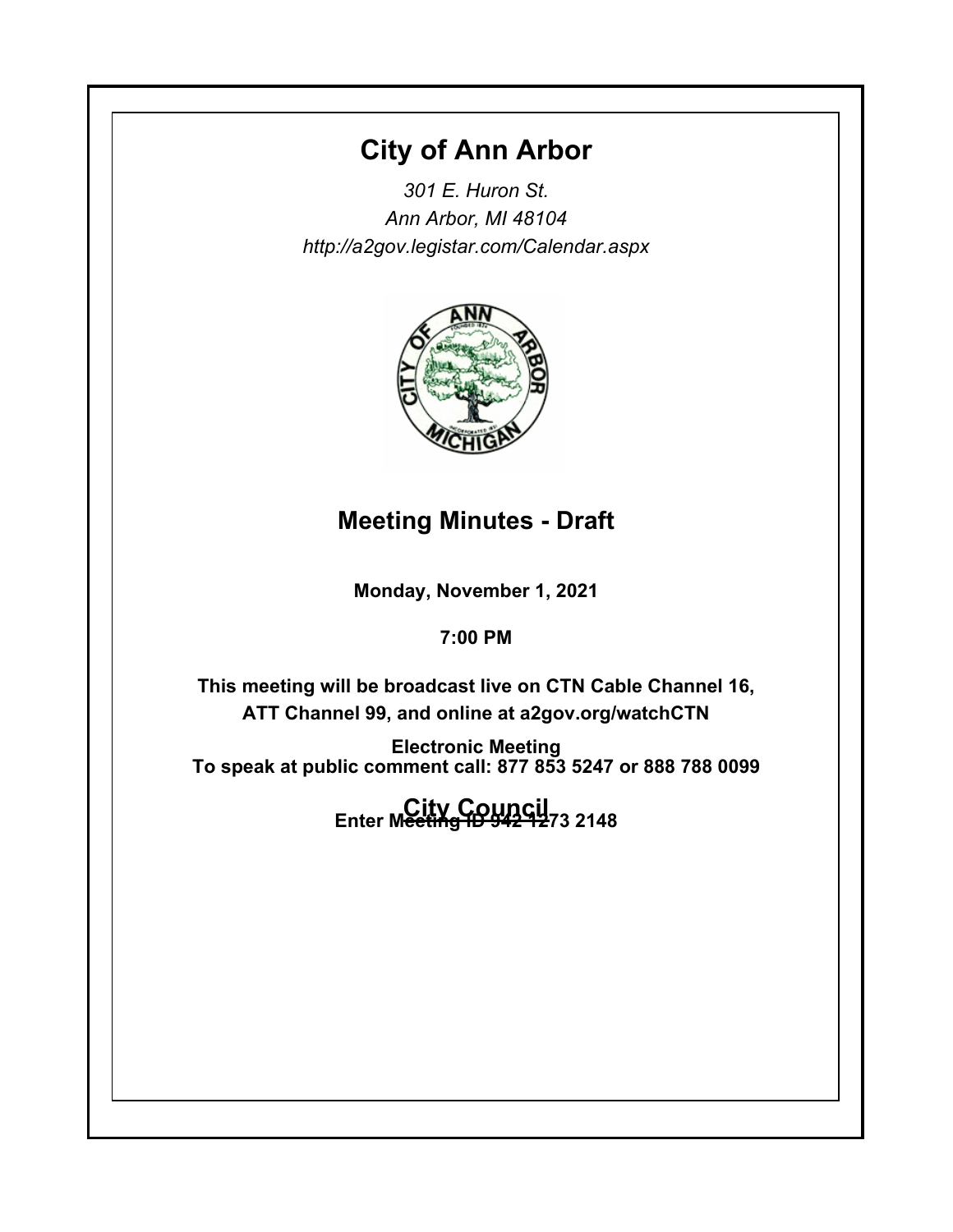## **CALL TO ORDER**

*Mayor Christopher Taylor called the electronic Regular Session of the Ann Arbor City Council to order at 7:00 p.m. in accordance with County and local health orders.*

## **MOMENT OF SILENCE**

*Council stood for a moment of silence.*

## **PLEDGE OF ALLEGIANCE**

*Mayor Taylor led Council in the recitation of the Pledge of Allegiance.*

## **ROLL CALL OF COUNCIL**

Mayor Christopher Taylor, Councilmember Julie Grand, Councilmember Jeff Hayner, Councilmember Kathy Griswold, Councilmember Elizabeth Nelson, Councilmember Ali Ramlawi, Councilmember Erica Briggs, Councilmember Lisa Disch, Councilmember Linh Song, Councilmember Jen Eyer and Councilmember Travis Radina **Present:** 11 -

### **APPROVAL OF AGENDA**

**A motion was made by Councilmember Ramlawi, seconded by Councilmember Disch, that the Agenda be approved as presented. On a voice vote, the Mayor declared the motion carried.**

## **AC COMMUNICATIONS FROM THE CITY ADMINISTRATOR**

*Interim City Administrator Milton Dohoney Jr. introduced himself and said he was glad to be in Ann Arbor.*

*Mr. Dohoney presented the following written reports for information of Council:*

**AC-1 [21-1896](http://a2gov.legistar.com/gateway.aspx?M=L&ID=28821)** Agenda Response Memo and eComments - November 1, 2021

## **Received and Filed**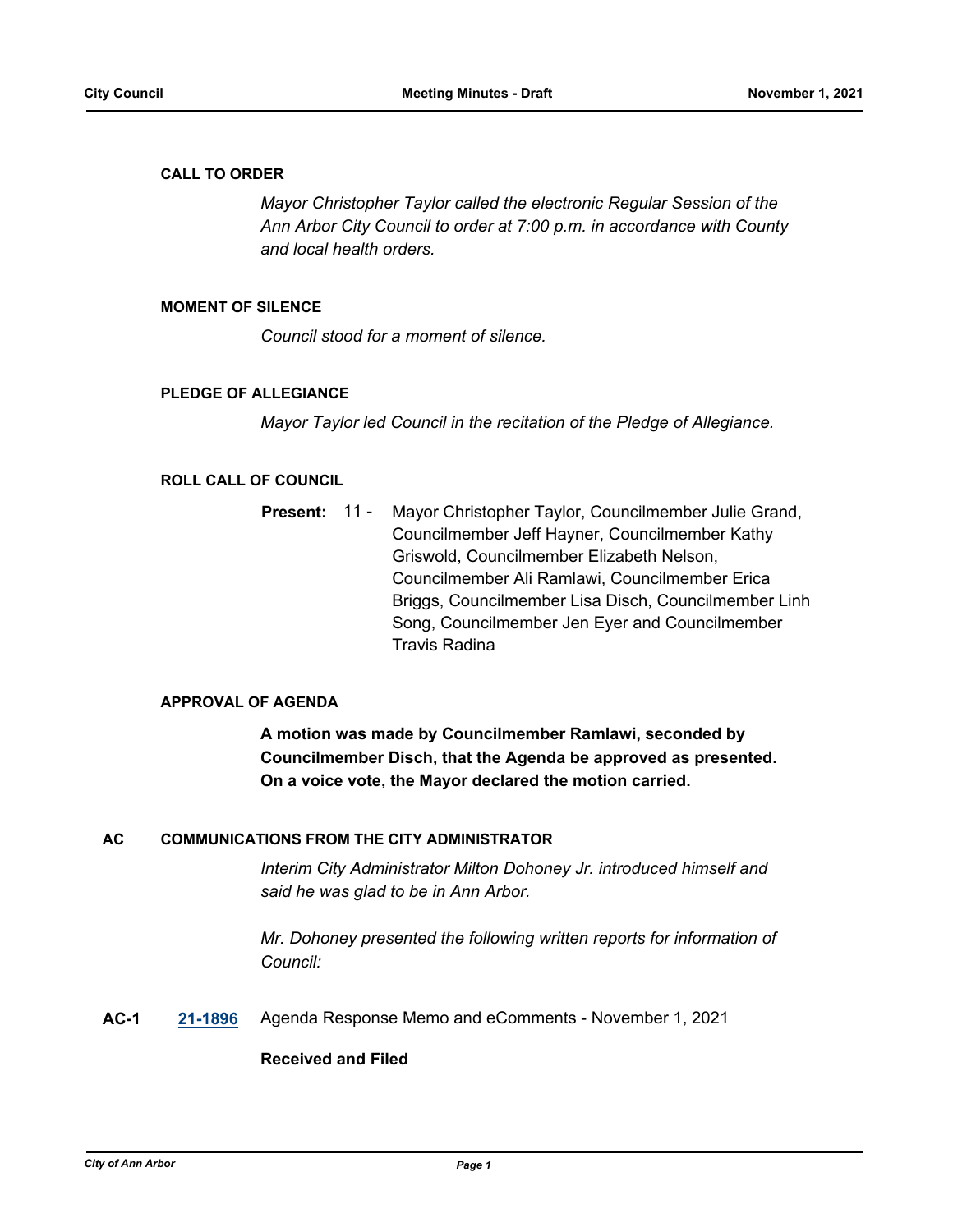## **AC-2 [21-1903](http://a2gov.legistar.com/gateway.aspx?M=L&ID=28828)** City Administrator's Report - November 1, 2021

## **Received and Filed**

## **INT INTRODUCTIONS**

**INT-1 [21-1828](http://a2gov.legistar.com/gateway.aspx?M=L&ID=28754)** Independent Community Police Oversight Commission (ICPOC) Monthly Update

*Dr. Lisa Jackson, Chair of the ICPOC, presented her monthly update to City Council.*

## **Received and Filed**

**INT-2 [21-1826](http://a2gov.legistar.com/gateway.aspx?M=L&ID=28752)** Introduction: Sustainable Energy Utility Report

*Dr. Missy Stults, Director of Sustainability and Innovations, presented an update to City Council regarding a sustainable energy utility. A copy of the presentation is on file in the City Clerk's Office.*

**Received and Filed**

**PUBLIC COMMENTARY - RESERVED TIME (3 MINUTES PER SPEAKER)**

**\* (SPEAKERS ARE NOT PERMITTED TO GRANT THEIR RESERVED TIME TO AN ALTERNATE SPEAKER)**

**\* ACCOMMODATIONS CAN BE MADE FOR PERSONS NEEDING ASSISTANCE WHILE ADDRESSING COUNCIL**

**FOR ZOOM MEETINGS, PHONE CALLERS CAN PRESS \*9 TO RAISE HANDS AND \*6 TO UNMUTE THEIR PHONES WHEN CALLED UPON TO SPEAK.**

*None.*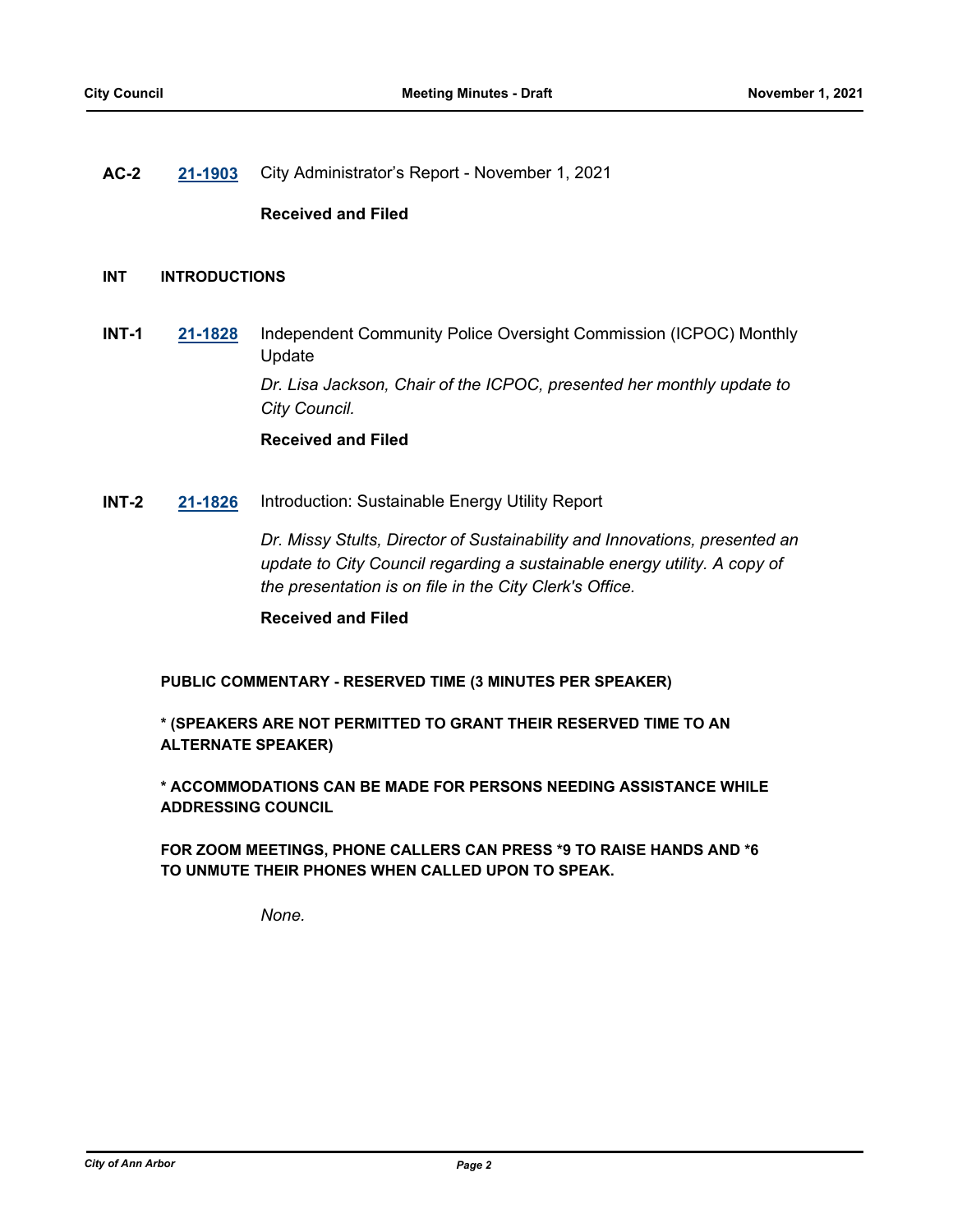## **CC COMMUNICATIONS FROM COUNCIL**

## *COUNCILMEMBER GRISWOLD*

*Councilmember Griswold provided an update on the pedestrian infrastructure resolution that she is working on. She stated she has asked staff to provide data and a report regarding current improvements in school zones.*

## *COUNCILMEMBER RADINA*

*Councilmember Radina reminded City residents of the special election in the City on Tuesday, November 2 from 7am until 8pm. He stated the City Clerk's Office has drop boxes around town for absentee ballot returns.*

## *COUNCILMEMBER DISCH*

*Councilmember Disch responded to comments requesting a reconsideration of the Concord Pines project. She stated this is a by-right project and Council wasn't being asked for any type of zoning amendment or variance. She stated by-right projects really shouldn't require Council approval since the proposal is supported by current zoning.*

### *COUNCILMEMBER GRAND*

*Councilmember Grand reminded Ward 3 voters about the temporary polling location change for voters in Precincts 3-6 and 3-9, noting that these voters will vote at Mitchell Elementary in the Special Election.*

*COUNCILMEMBER NELSON*

*Councilmember Nelson updated the public regarding an upcoming meeting on a proposed corridor district zoning.*

*COUNCILMEMBER HAYNER*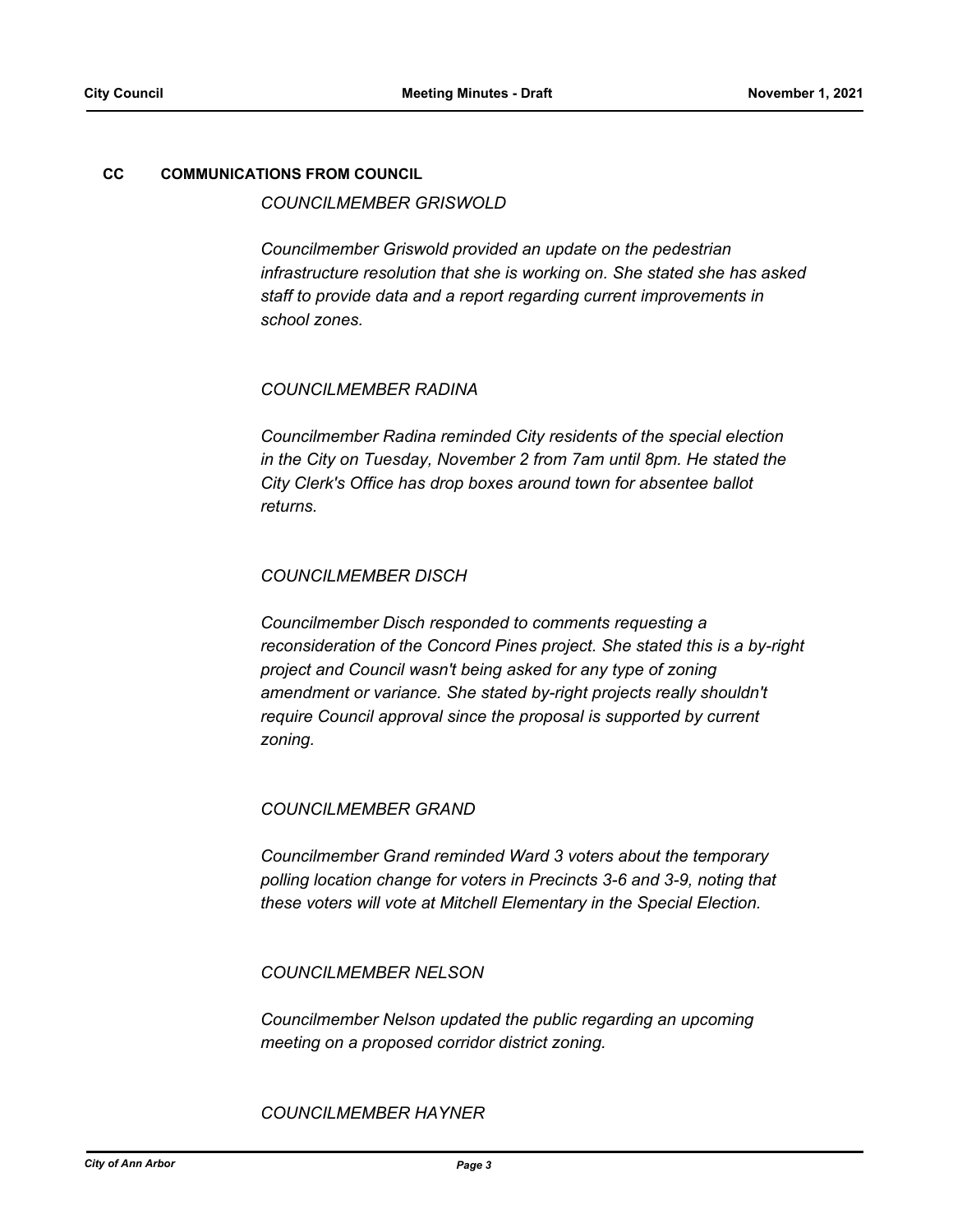*Councilmember Hayner spoke about the opening of an African American History Museum on Pontiac Trail.* 

*Councilmember Hayner also stated he plans to continue to look into the issue of availability of public restrooms in the downtown.*

*COUNCILMEMBER RAMLAWI*

*Councilmember Ramlawi provided an update regarding the road construction work on Liberty in Ward 5. He stated the project has been delayed, but the City is hoping to have the street open again by mid-November.*

## *COUNCILMEMBER SONG*

*Councilmember Song provided an update regarding child-care needs in the community.*

## **MC COMMUNICATIONS FROM THE MAYOR**

**MC-1 [21-1879](http://a2gov.legistar.com/gateway.aspx?M=L&ID=28805)** Resolution to Appoint Milton Dohoney Jr. to the Building Authority, the Downtown Development Authority, and the Economic Development Corporation Board (one step appointments - 8 Votes Required)

*Sponsors:* Taylor

**A motion was made by Councilmember Griswold, seconded by Councilmember Disch, that the Resolution be approved. On a voice vote, the Mayor declared the motion carried.**

Enactment No: R-21-405

## **CA CONSENT AGENDA**

### **Passed on consent agenda**

**A motion was made by Councilmember Disch, seconded by Councilmember Radina, that the following Consent Items be approved as presented. On a voice vote, the Mayor declared the motion carried unanimously, thus satisfying the eight-vote requirements of CA-1, CA-3, CA-4, CA-5 and CA-6.**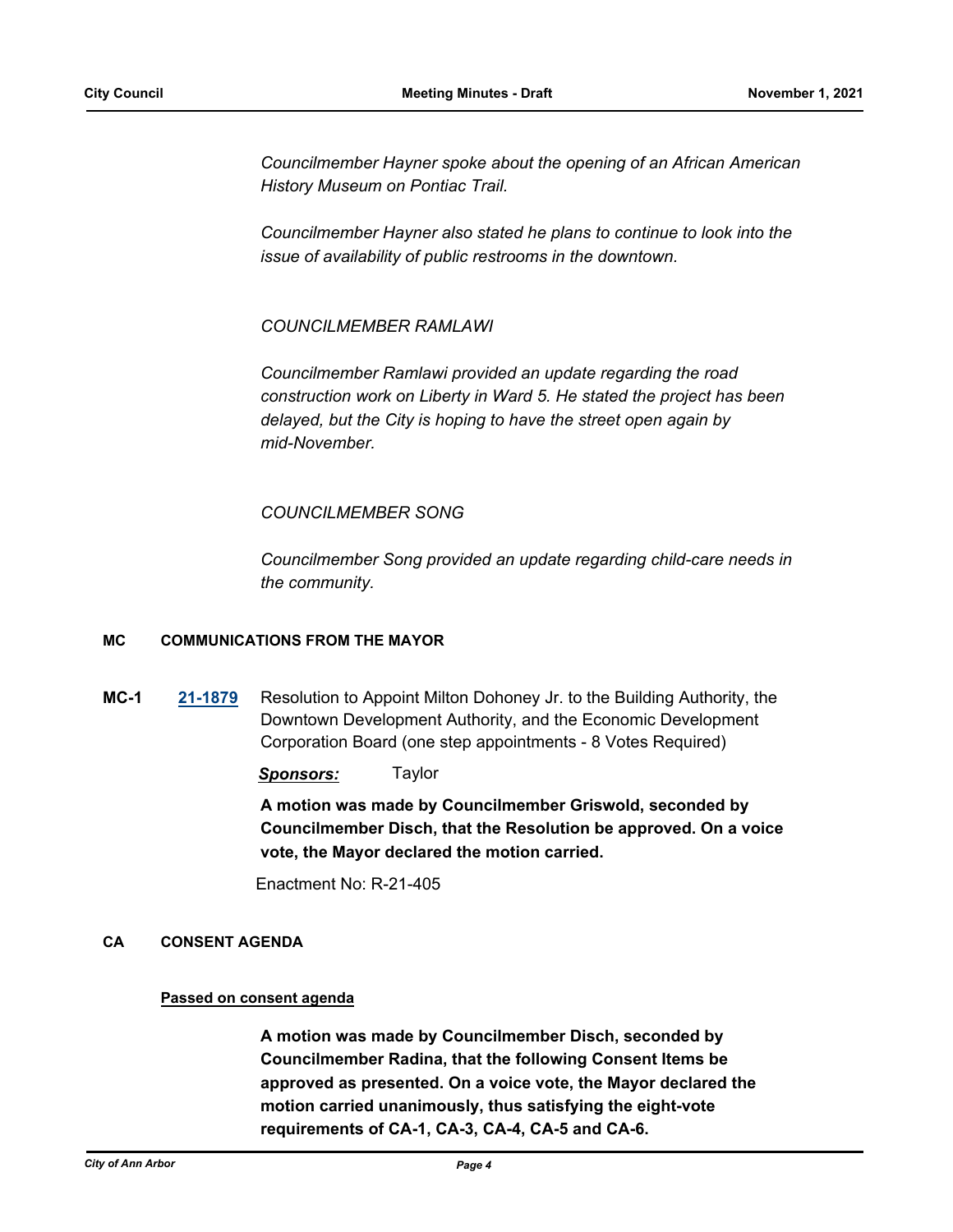Resolution to Approve a Professional Services Agreement with Presidio Networked Solutions Group, LLC for Professional Services to Upgrade the City's Access Control System and to Appropriate Funding in the Amount of \$138,621.72 from the Information Technology Fund Balance (RFP #21-10) (\$338,621.72) (8 Votes Required)

## **CA-2 21-1764 Enactment No: R-21-398 Approved**

Resolution to Approve a Purchase Order to Amerinet of Michigan, Inc. for the Purchase of Networking Equipment, Software and Related Services (\$111,361.50) (GSA Schedule IT 70 - GS-35F-0511T)

## **CA-3 21-1748 Enactment No: R-21-399 Approved**

Resolution to Accept and Appropriate Michigan Supreme Court State Court Administrative Office Michigan Veterans Treatment Court Grant Award and Approve Grant Contract (\$23,600.00) (8 Votes Required)

## **CA-4 21-1749 Enactment No: R-21-400 Approved**

Resolution to Accept and Appropriate Michigan Supreme Court State Court Administrative Office Drug Court Grant Funds and Approve Grant Contract (\$117,000.00) (8 Votes Required)

**CA-5 21-1750 Enactment No: R-21-401 Approved**

Resolution to Accept and Appropriate Michigan Supreme Court State Court Administrative Office Mental Health Court Grant Award and Approve Grant Contract (\$160,223.00) (8 Votes Required)

## **CA-6 21-1789 Enactment No: R-21-402 Approved**

Resolution to Accept a Sanitary Sewer Easement at Cloverly Village Condominium from the Cloverly Village Owners Association (8 Votes Required)

## **CA-7 21-1871 Enactment No: R-21-403 Approved**

Resolution Authorizing Summary Publication of Ordinance 21-29 - An Ordinance to Amend Section 5.15.2 of Chapter 55 (Unified Development Code) of Title V of The Code of The City of Ann Arbor - Remove Warehousing and Indoor Storage in C2B Districts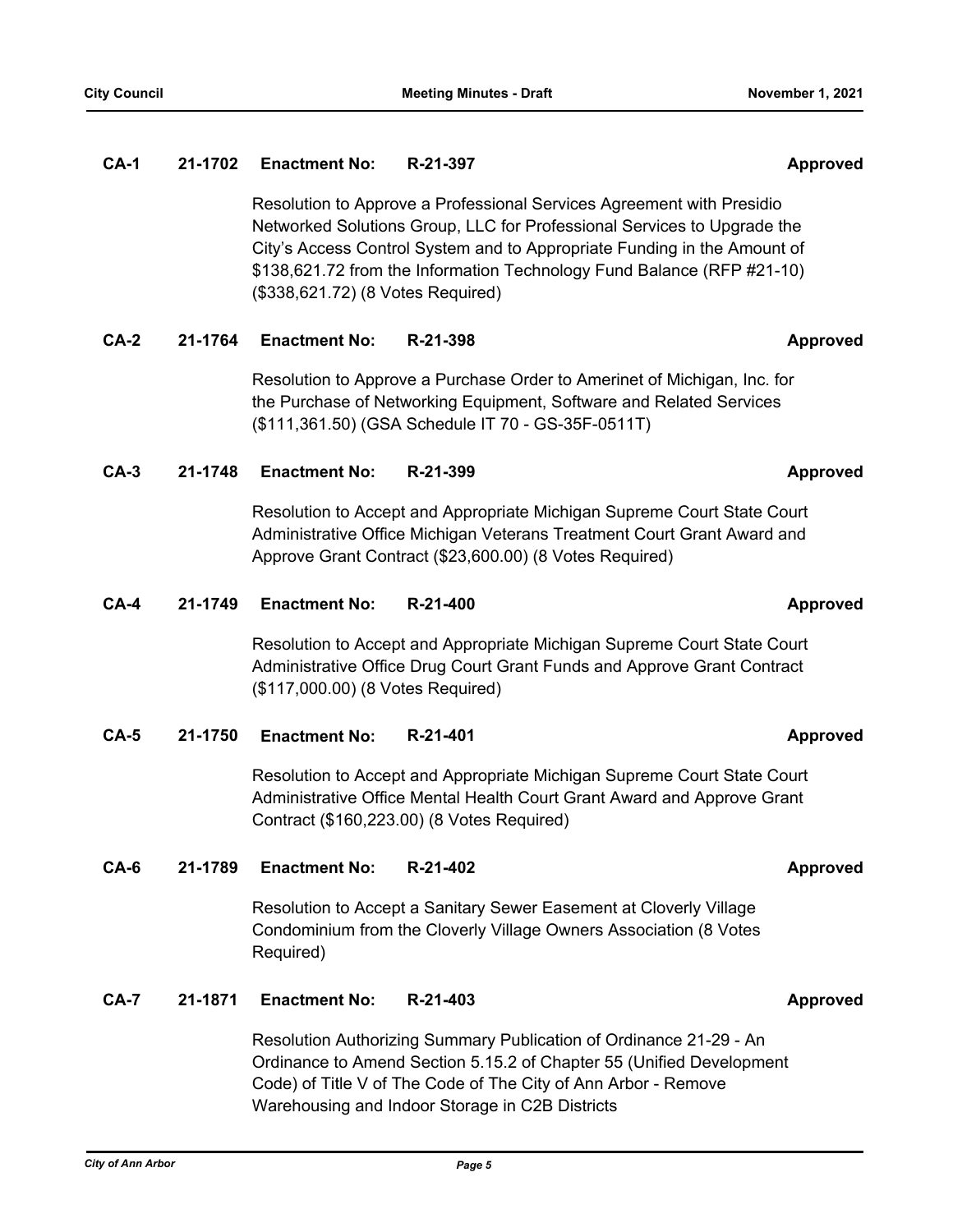#### **PUBLIC HEARINGS (3 MINUTES PER SPEAKER) PH**

## **FOR ZOOM MEETINGS, PHONE CALLERS CAN PRESS \*9 TO RAISE HANDS AND \*6 TO UNMUTE THEIR PHONES WHEN CALLED UPON TO SPEAK.**

**PH-1 [21-1825](http://a2gov.legistar.com/gateway.aspx?M=L&ID=28751)** An Ordinance to Amend Sections 1:451 to 1:455 of Chapter 17, Reapportionment of Wards, of Title I of the Code of the City of Ann Arbor (ORD-21-33)

*Sponsors:* Eyer, Grand, Griswold, Ramlawi and Taylor

*A public hearing was conducted on the proposed amendment to Sections 1:451 to 1:455 of Chapter 17, Reapportionment of Wards, of Title I of the Code of the City of Ann Arbor. Notice of public hearing was published October 21, 2021.*

*The following person was present to speak at the hearing:*

*Adam Goodman, resident, expressed concern about the City Charter requirement that the City's wards be designed in a pie-shaped formation from the center of the City.*

*Seeing no further persons present to speak, Mayor Taylor declared the hearing closed.*

**Held and Closed**

## **A APPROVAL OF COUNCIL MINUTES**

**A-1 [21-1869](http://a2gov.legistar.com/gateway.aspx?M=L&ID=28795)** Special Session of October 6, Work and Special Session of October 12, and Regular Session Meeting Minutes of October 18, 2021

> **A motion was made by Councilmember Ramlawi, seconded by Councilmember Disch, that the Special Session of October 6, Work and Special Session of October 12 and Regular Session Meeting Minutes of October 18, 2021 be approved. On a voice vote, the Mayor declared the motion carried.**

## **B ORDINANCES - SECOND READING**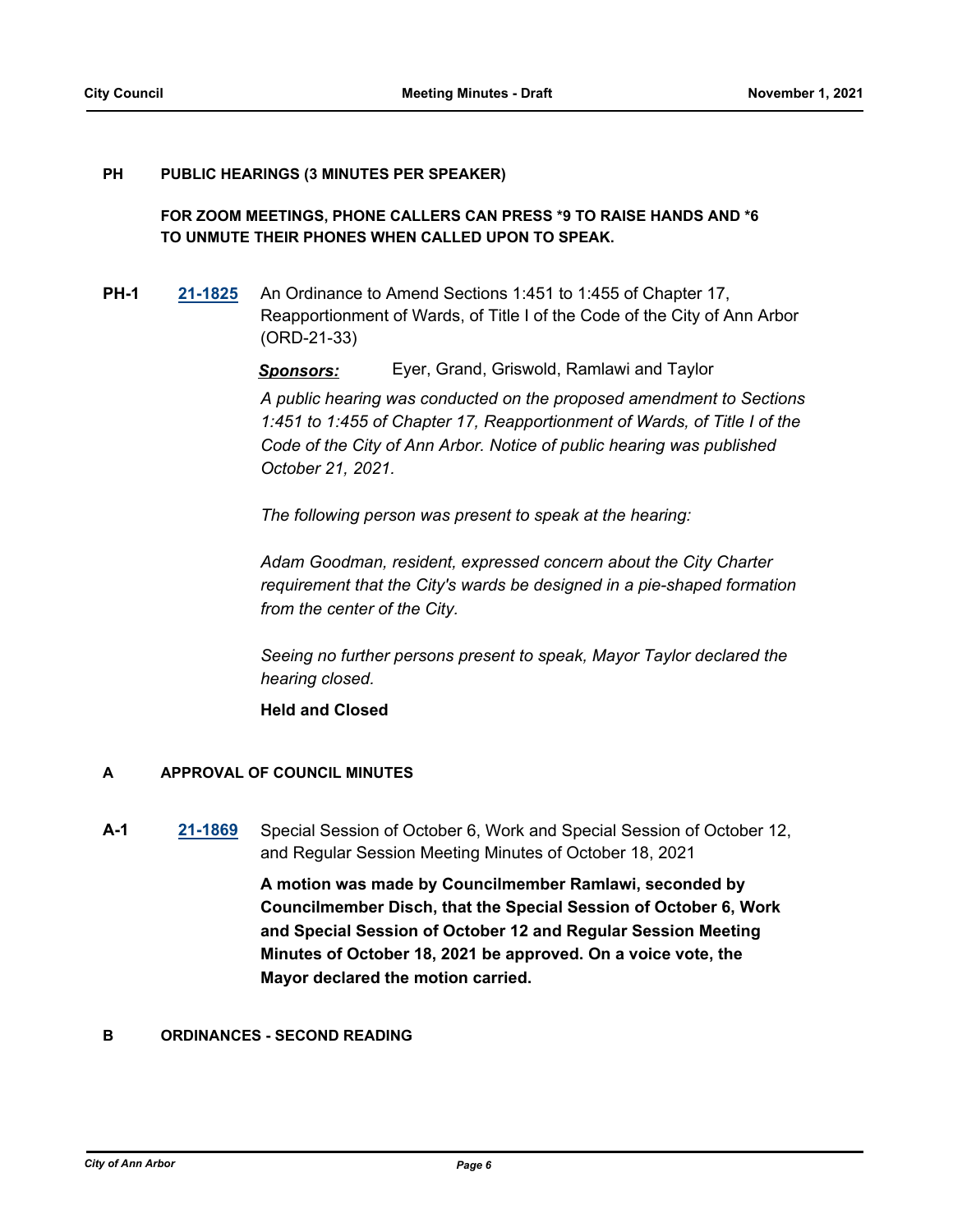| $B-1$ | 21-1825 An Ordinance to Amend Sections 1:451 to 1:455 of Chapter 17,      |
|-------|---------------------------------------------------------------------------|
|       | Reapportionment of Wards, of Title I of the Code of the City of Ann Arbor |
|       | $(ORD-21-33)$                                                             |

*Sponsors:* Eyer, Grand, Griswold, Ramlawi and Taylor

**A motion was made by Councilmember Nelson, seconded by Councilmember Disch, that the Ordinance be adopted on Second Reading. On a voice vote, the Mayor declared the motion carried.**

### **C ORDINANCES - FIRST READING**

*None.*

## **D MOTIONS AND RESOLUTIONS**

| <b>DC</b> | <b>New Business - Council:</b> |  |
|-----------|--------------------------------|--|
|           |                                |  |

**DC-1 21-1867 Enactment No: R-21-404 Approved** *Sponsors:* Briggs, Eyer, Radina, Griswold, Song, Disch, Ramlawi, Taylor and Nelson **A motion was made by Councilmember Radina, seconded by Councilmember Eyer, that the Resolution be approved. On a voice vote, the Mayor declared the motion carried.**

> Resolution Opposing the Secure MI Vote Petition and Any Other Efforts Aimed at Restricting Voter Access and Voter Rights

**DC-2 21-1883 Enactment No: R-21-407 Approved**

*Sponsors:* Council Administration Committee

**A motion was made by Councilmember Grand, seconded by Councilmember Griswold, that the Resolution be approved. On a voice vote, the Mayor declared the motion carried.**

Resolution to Approve the Hiring of Atleen Kaur as City Attorney

### **DB New Business - Boards and Commissions:**

**DS New Business - Staff:**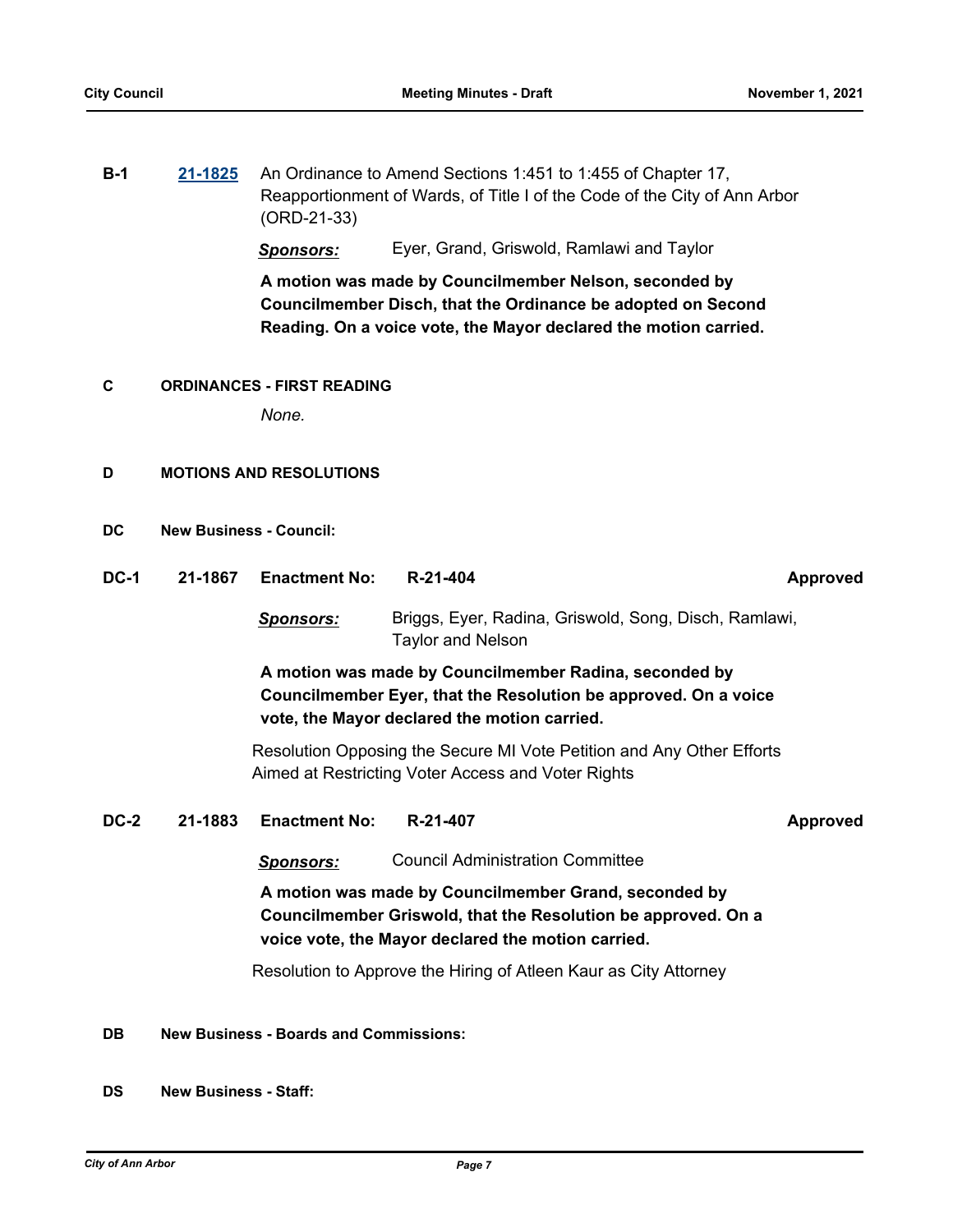**CLOSED SESSION UNDER THE MICHIGAN OPEN MEETINGS ACT, INCLUDING BUT NOT LIMITED TO, LABOR NEGOTIATIONS STRATEGY, PURCHASE OR LEASE OF REAL PROPERTY, PENDING LITIGATION AND ATTORNEY/CLIENT PRIVILEGED COMMUNICATIONS SET FORTH OR INCORPORATED IN MCLA 15.268 (C), (D) (E), AND (H).**

*None.*

## **E & F CLERK'S REPORT OF COMMUNICATIONS, PETITIONS AND REFERRALS**

## **Passed on consent agenda**

**A motion was made by Councilmember Ramlawi, seconded by Councilmember Disch, that the Clerk's Report of Communications, Petitions and Referrals be approved as presented. On a voice vote, the Mayor declared the motion carried.**

- **E The following communications were referred as indicated:**
- **E-1 [21-1862](http://a2gov.legistar.com/gateway.aspx?M=L&ID=28788)** Communication from Michigan Department of Environment, Great Lakes, and Energy (EGLE), Water Resources Division, regarding the public notice documents for the proposed Reissuance of National Pollutant Discharge Elimination System (NPDES) Certificate of Coverage to the 116-120 West Huron, LLC for the Residence Inn-Ann Arbor: COC No. MIG760026 - Ann Arbor Public Services - Sustainability
- **F The following minutes were received for filing:**
- **F-1 [21-1571](http://a2gov.legistar.com/gateway.aspx?M=L&ID=28497)** City Election Commission Meeting Minutes of August 18, 2021
- **F-2 [21-1717](http://a2gov.legistar.com/gateway.aspx?M=L&ID=28643)** ICPOC August Meeting Minutes
- **F-3 [21-1770](http://a2gov.legistar.com/gateway.aspx?M=L&ID=28696)** Downtown Development Authority Board, Executive, Annual, Affordable Housing/Economic Development, Capital Improvements, Operations, and Finance Committees Minutes of July 2021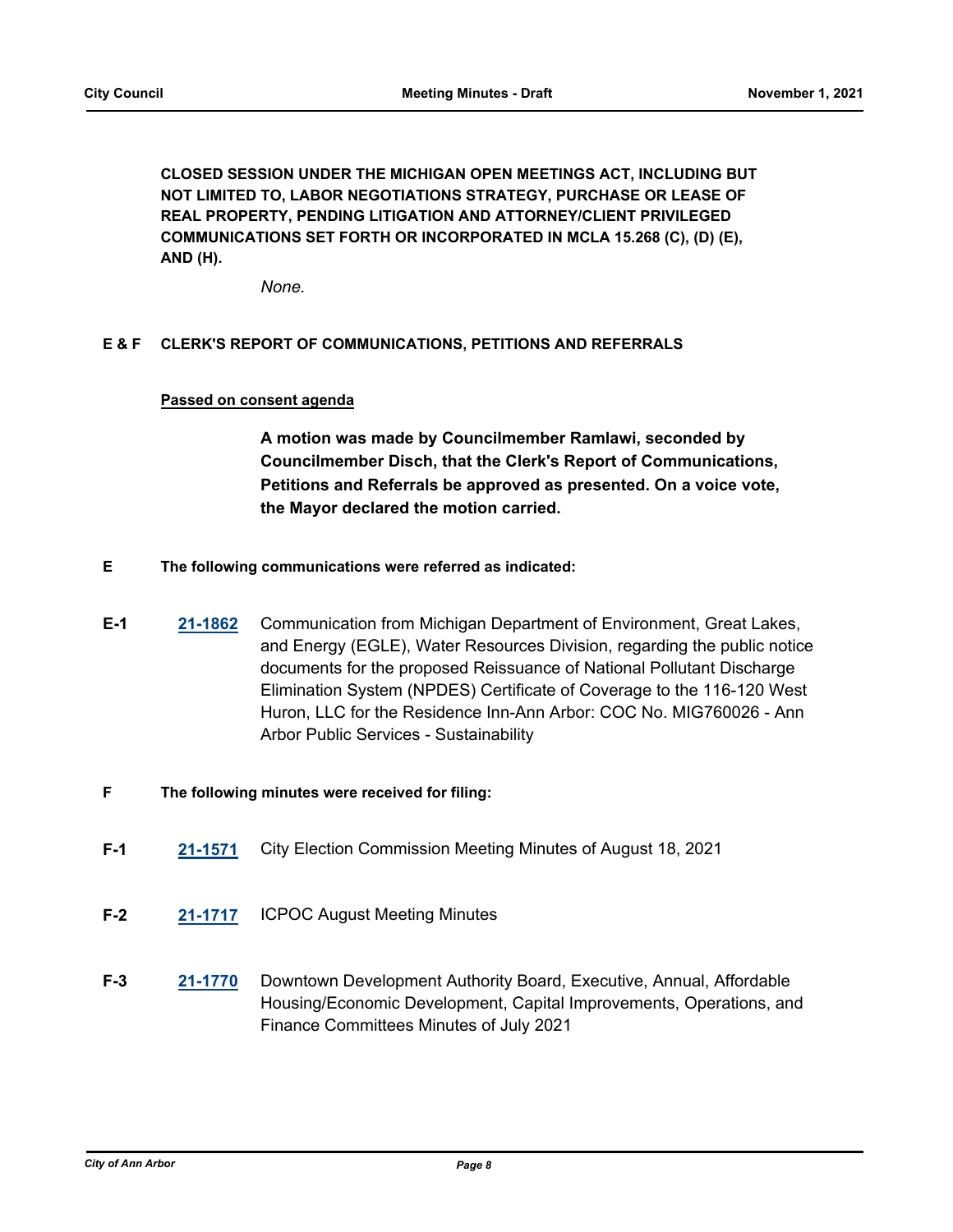| $F-4$   | 21-1771 | Downtown Development Authority Board, Affordable Housing/Economic<br>Development, and Operations Committees Minutes of September 2021 |
|---------|---------|---------------------------------------------------------------------------------------------------------------------------------------|
| $F-5$   | 21-1812 | Downtown Area Citizens Advisory Council Meeting Minutes of October 5,<br>2021                                                         |
| $F-6$   | 21-1816 | September 14, 2021 Meeting Minutes of the Energy Commission                                                                           |
| $F - 7$ | 21-1841 | Council Administration Committee Minutes - September 14 and October 6,<br>2021                                                        |
| G       |         | <b>COMMUNICATIONS FROM THE CITY ATTORNEY</b>                                                                                          |
|         |         | None.                                                                                                                                 |

## **PUBLIC COMMENT - GENERAL (3 MINUTES EACH)**

## **FOR ZOOM MEETINGS, PHONE CALLERS CAN PRESS \*9 TO RAISE HANDS AND \*6 TO UNMUTE THEIR PHONES WHEN CALLED UPON TO SPEAK.**

*None.*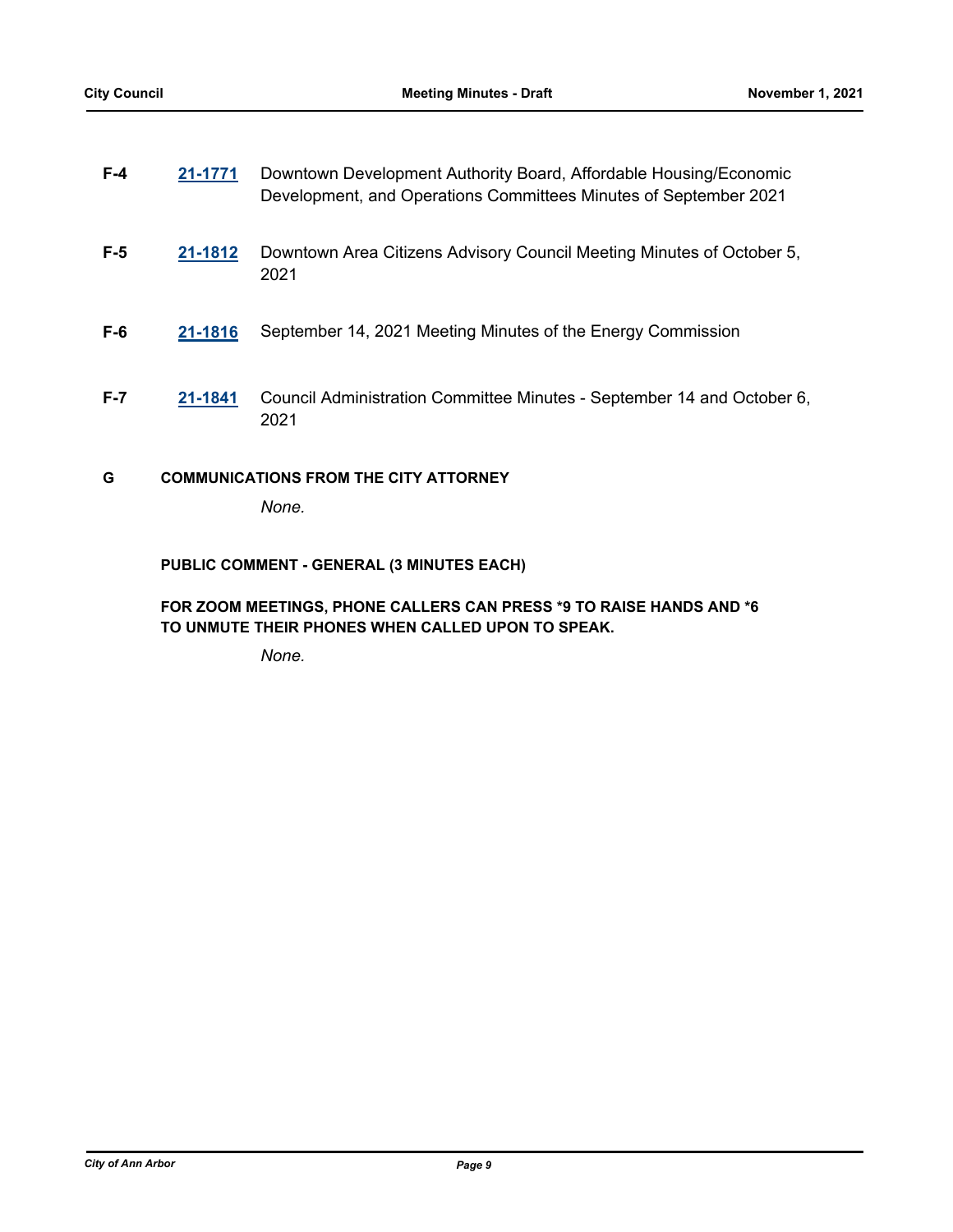## **COMMUNICATIONS FROM COUNCIL**

*COUNCILMEMBER GRISWOLD*

*Councilmember Griswold talked about transparency on City Council and changes to the Council orientation process with City staff.*

*COUNCILMEMBER RAMLAWI*

*Councilmember Ramlawi spoke about the homeless situation at Liberty Plaza. He stated it is becoming a critical issue.*

## *COUNCILMEMBER SONG*

*Councilmember Song thanked the staff of Communications for their work on the recent resident newsletter.*

## *COUNCILMEMBER HAYNER*

*Councilmember Hayner spoke about some of the challenges with the City's website, particularly for accessing police information.*

### **ADJOURNMENT**

**A motion was made by Councilmember Disch, seconded by Councilmember Song, that the meeting adjourn. On a voice vote, the Mayor declared the motion carried and the meeting adjourned at 8:21 p.m.**

**COMMUNITY TELEVISION NETWORK (CTN) COMCAST CHANNEL 16, AT&T CHANNEL 99:**

**LIVE: MONDAY, NOVEMBER 1, 2021 @ 7:00 P.M. REPLAY: FRIDAY, NOVEMBER 5, 2021 @ 8:00 P.M.**

**REPLAYS SUBJECT TO CHANGE WITHOUT NOTICE**